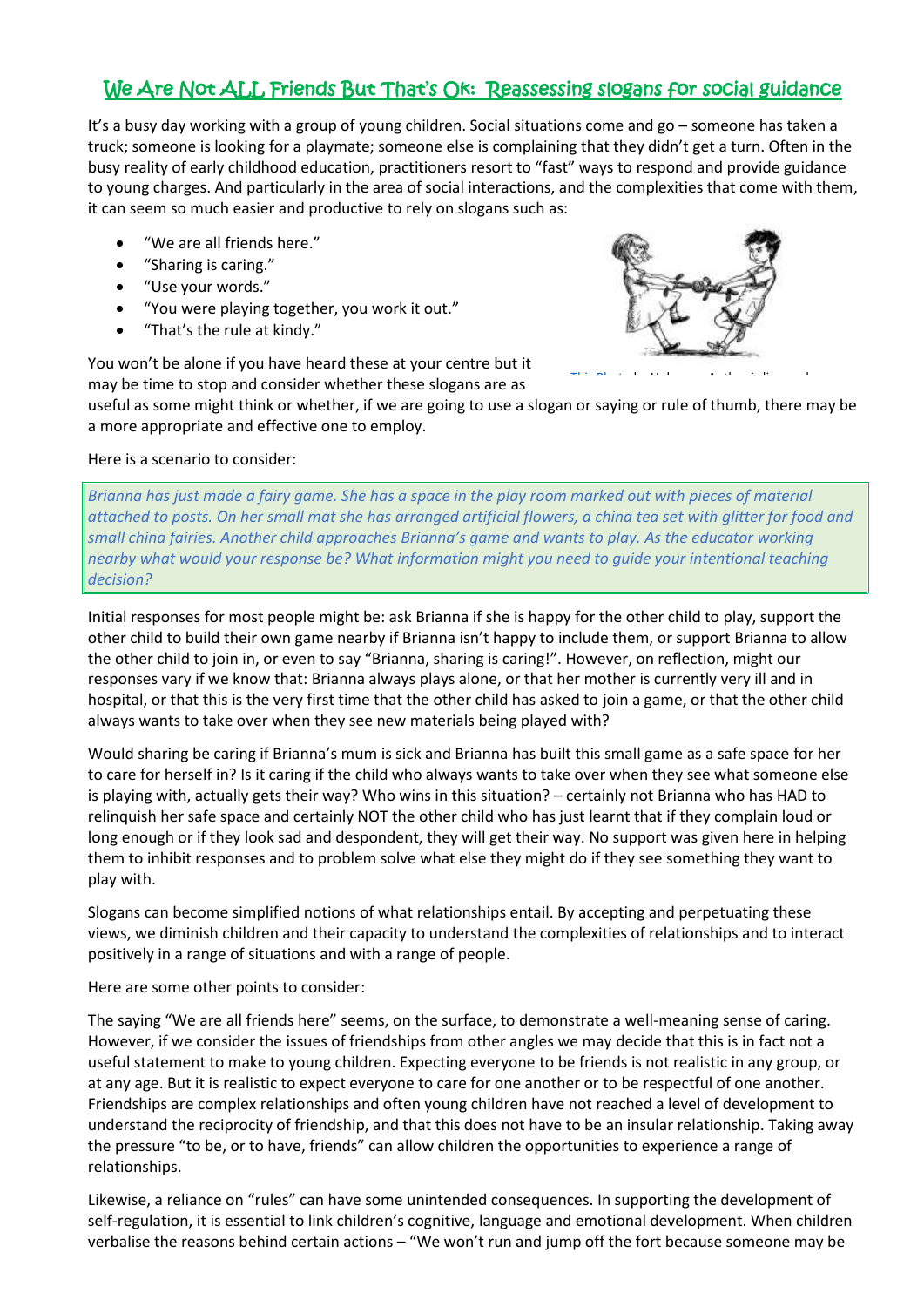underneath." – they combine these areas of development, building understanding and thoughtful action. This experience is more conducive to growth than attributing an action to the fact that "It's a rule at kindy".

Similarly a comment such as "You were playing together, you work it out" will not be helpful to young children who have not yet developed the Theory of Mind needed to understand and predict another person's mental processes, including their intentions, emotions, motives, thoughts. When we leave children to "work it out" it seems likely that the person who is loudest, strongest or fastest is most likely to have the upper hand.

Working with large groups of young children, early childhood practitioners are often faced with making "on the spot" decisions bearing in mind all that we know about the individual child and group dynamics. Relationships are complex and there are often no black and white rules. A clear long-term planning strategy for positive relationships can, however, provide a useful tool in clarifying goals and guiding responses.

In evaluating and integrating the current science of early childhood development, *From Neurons to Neighbourhoods* asserts that positive relationships require:

- Reliable support to establish confidence and trust,
- Responsiveness to strengthen agency and self-efficacy,
- Protection from harm and unforeseen threats,
- Affection to build self-esteem,
- Opportunities to experience and resolve conflict cooperatively,
- Scaffolding of new skills and capacities,
- Reciprocal interaction to build understanding of the give and take of sociability and
- The experiencing of mutual respect.



## (Shonkoff et al, 2000)

From current brain research we know that "…overall neurological development which is arguably the cornerstone of cognition, emotion and all other aspects of development, thrives when parents and caregivers …nurture an environment of healthy relationships" Responsive relationships have been linked with "stronger cognitive skills in young children, fewer behavioural problems, enhanced emotional and social competence, and long-term achievement in school." (Nagel, 2012, p157)

Research also points to the importance of emerging executive function skills (including working memory, inhibitory control and cognitive flexibility) for a young child's learning and development and the strong links between these skills and social and emotional growth.

"Children's executive function skills provide the link between early school achievement and social,

emotional, and moral development" and "...some researchers have hypothesized that the complexity of human social relationships, rather than the need to do higher math, is why the human prefrontal cortex is so large and our executive function abilities are so advanced." (Center on the Developing Child, Harvard University, 2011, p5-6 ).

It is essential to remember that:

- Positive relationships are essential for children's overall development and learning.
- Relationships are complex and require ongoing observation, reflection, pedagogical challenge, and the use of both overt and subtle supportive strategies.
- There is a need for an overall coherent long-term plan in supporting the development of positive relationships rather than a reliance on spontaneous responses to incidents as they arise.
- That such a plan, with a focus on developing positive relationships, can form the basis of curriculum planning, meeting the learning outcomes of the Early Years Learning Framework, and can (and should) inform the intentional teaching decisions that underpin planning for all parts of the day in an early education/care centre.